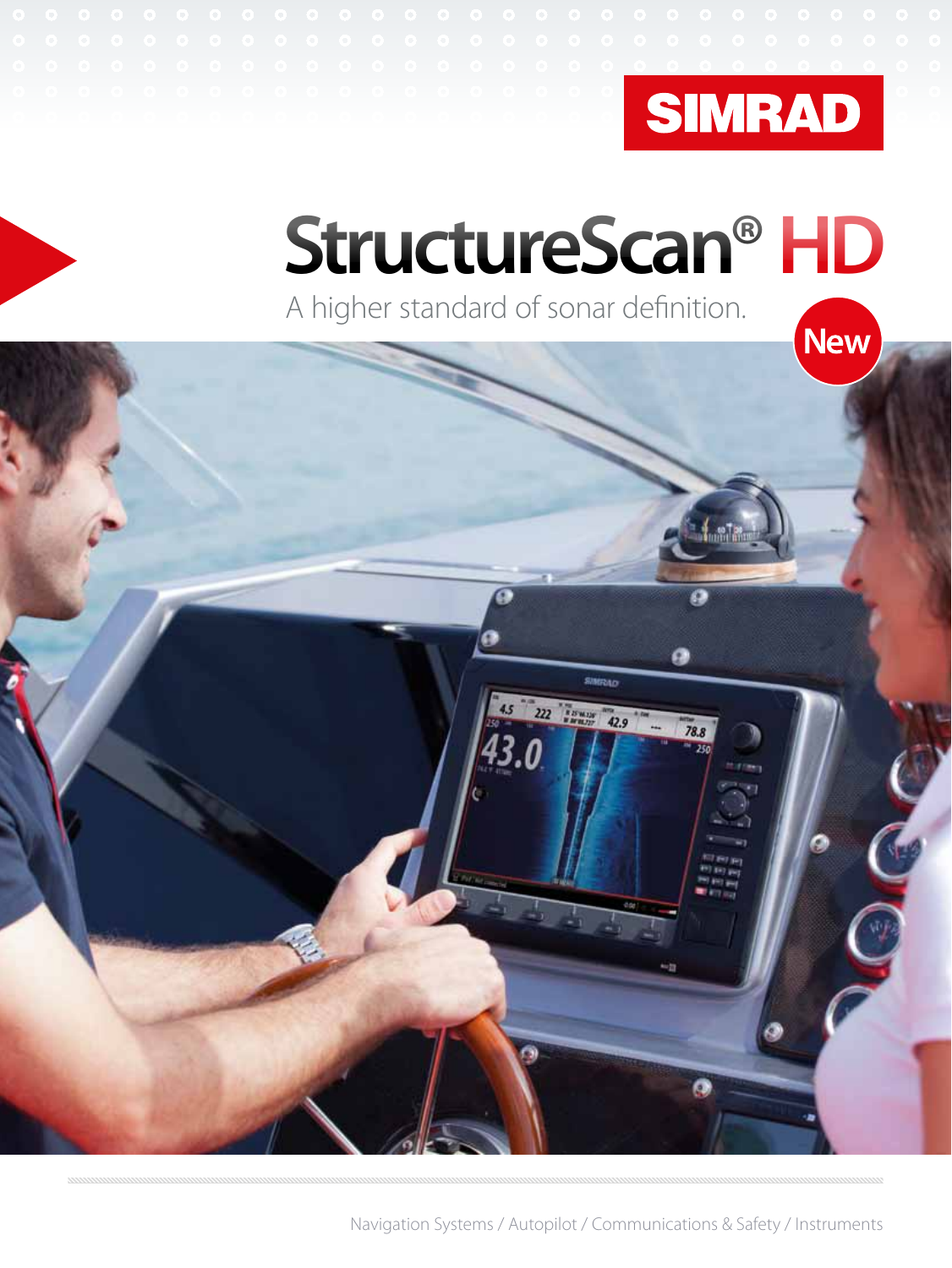### Best-In-Class Structure and Fish-Finding is now HD.

Following the success of the original StructureScan® imaging module, which revolutionised fish-finding with our exclusive DownScan Imaging™ technology, we bring you an even greater level of structure and fish-finding detail with StructureScan® HD.

Utilising a transducer which has increased length and provides a narrower beam angle, and by maintaining a low frequency and with updated hardware inside the module, our new StructureScan® HD reveals more than ever before in an easy to understand picture-perfect way.

### More Range & Greater Resolution.

The new StructureScan® HD now delivers the widest sonar imaging range to reveal targets at farther distances than ever before, with extended side-to-side coverage of 600ft/183m.

StructureScan® HD also provides the highest level of definition possible of structure, fish, thermoclines and more. In depths over 50ft/15m, StructureScan® HD has twice the level of definition when compared with the original StructureScan®.

With the ability to see farther, with increased clarity, side-to-side, and straight down, you'll be able to find the best locations sooner for fishing, diving, anchoring and more.

## Compatible Displays.



 **Unrivalled Integration**

Stylish, 15, 17 and 19-inch, LED backlit monitors network together with a fast, marine-grade processor and alphanumeric controller to allow bespoke installation options.





#### **Expert Technology**

A powerful chartplotter / multifunction display offering professional level performance. 8 and 12-inch models.





 **Touchscreen Navigation** 

Fully integrated, touchscreen chartplotter / multifunction display. With touch, swipe and tap functionality and easy to understand icon style menus for intuitive operation. 7, 8 and 12-inch models.

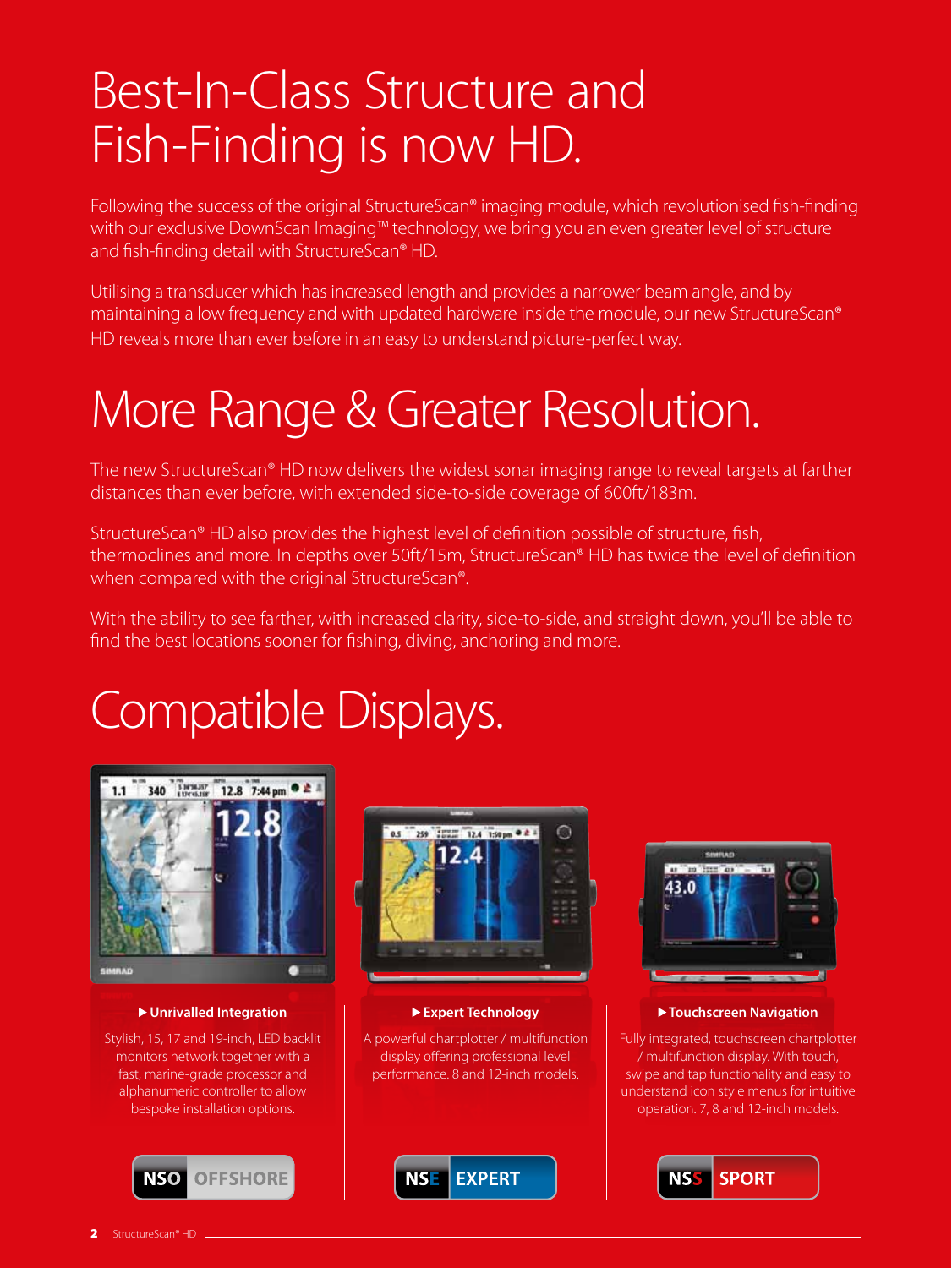# StructureScan® HD A higher standard of sonar definition.



#### **Expand Your View – Wider SideScan Imaging Range**

Crisp side-viewing StructureScan® HD detail extends up to 300ft/91.5m on each side of your boat, giving a total high-resolution coverage of 600ft/183m.

View detailed images up to 300ft either side of your boat.



#### **Sharpen Your View – Greater Resolution**

Exclusive DownScan Imaging™ technology enables StructureScan® HD to produce the highest level of definition straight down, providing the user with easy to interpret images of structure, fish and thermoclines.

High resolution - easy to interpret



#### **The Whole Picture**

Enjoy full, detailed, panoramic underwater images with combined SideScan and DownScan Imaging™, for a complete high-definition view of the underwater world. You can even add traditional sonar to your display, with the option of DownScan Overlay™ which enables down-looking StructureScan® HD images to be merged with refined 2D sonar for easy structure and fish identification.

SideScan, DownScan and traditional sonar.

#### **Components, Networking & Transducer Options**

The StructureScan® HD system features a processing module and transducer that easily connects to Simrad NSS, NSE or NSO navigation systems via a high-speed Ethernet cable. The module can support up to three onboard displays, each with independent control of the module.

Precision engineered transducer options include a new Skimmer® for transom or flush mount, plastic and bronze thru-hull imaging transducers and twin transducer options for hulls with a deep-vee.



StructureScan® HD module, Skimmer® & thru-hull transduce